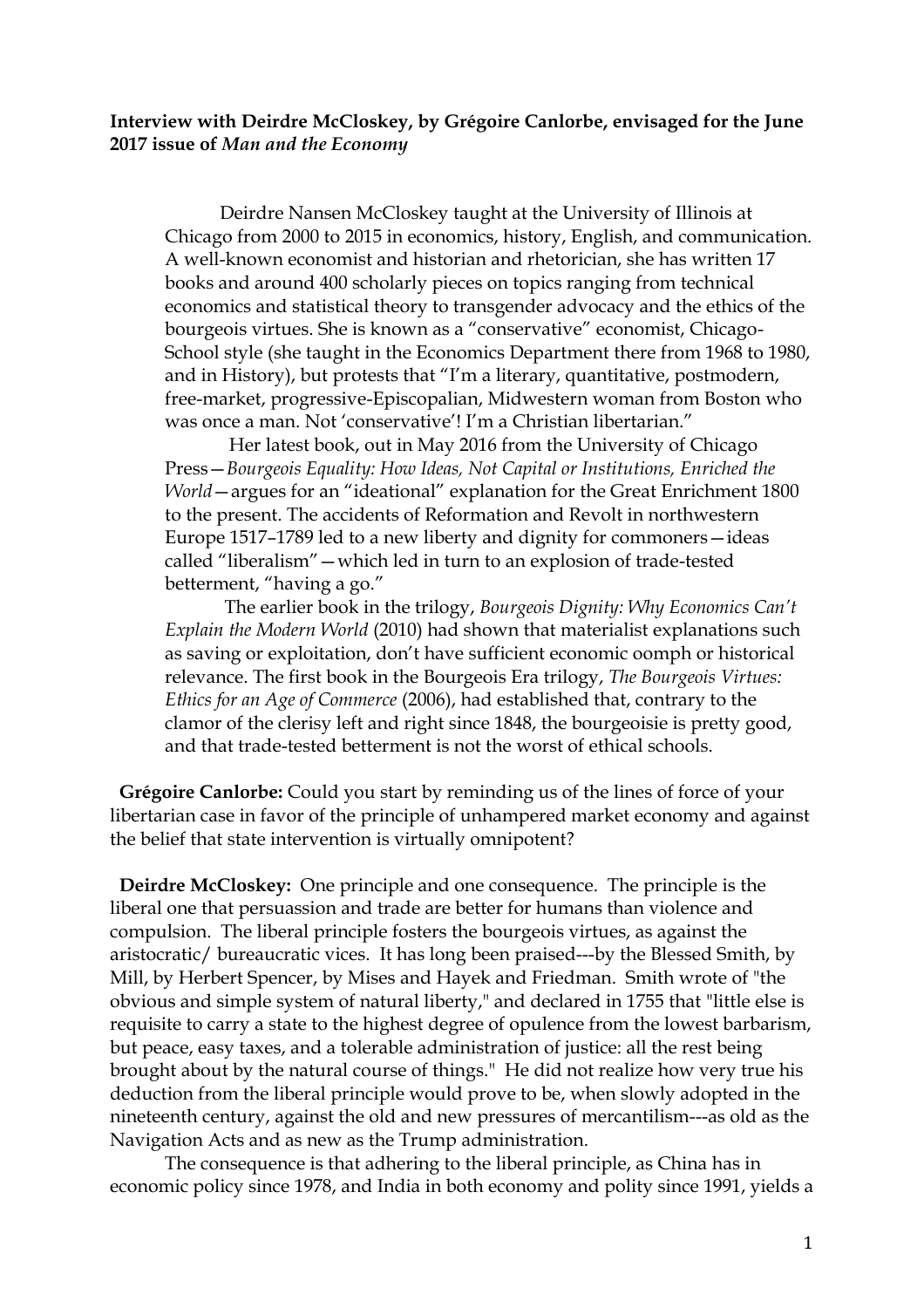Great Enrichment, a rise of real income per head in a couple of generations from horrible poverty to reasonably comfortable—on the order not of 100% or even 200%, but 3,000%. The consequence of liberalism after 1800 was that masses of ordinary people were encouraged to have a go. The having-a-go resulted in steam power, plate glass, autos, containerization, and the modern university.

 **Grégoire Canlorbe:** One of your favorite fields of study, in which Vilfredo Pareto had been a precursor with his theory of "residues" and "derivations," is the rhetoric of economics. A salient feature of our epoch, in this regard, seems to be the invasion of anticapitalist fallacies. "Every mystery, past, present, or future, wrote Pareto sarcastically in *The Mind and Society*, "yields to the magic password 'capitalism.' Capitalism, and capitalism alone, is the cause of poverty, ignorance, immorality, theft, murder, war." How would you account for the persisting attractiveness of anticapitalist rhetoric? How do you respond, in particular, to Thomas Piketty's highly popular claims about the worsening of income inequalities?

 **Deirdre McCloskey:** I myself was a long time ago a mild-mannered Marxist. I think the attractions of socialism arise from our experience as children in a loving family, in which income falls mysteriously from Dad, and Mom is the central planner. Unless we are raised on a farm or in a small business, we get no early instruction in the charms, and terrors, of voluntary exchange. We think commands rule the economy, the way commands do rule the family or firm inside—though the child does not realize that prices in markets outside rule all. It is shocking to a child of the bourgeoisie such as Marx and Engels and Lenin, to find that he or she cannot *command* the rich to relieve poverty. It does not occur to the child that voluntary exchange, and having a go under a liberal ethic, are what has in fact relieved poverty. The relief has not come out of redistribution by state violence from the rich to the poor.

As to Piketty, I wrote a 50-page, respectful review of his book, concluding that it was a brave attempt, but mistaken in ethics and economics and history. I listened in October of 2016 in Shanghai to a paper by Samuel Bowles, an ex-Marxist economist at the Sante Fe Institute, in which he showed that in fact the income distribution is notably similar in all societies, old and modern. That Sam then suddenly concluded that we need to massively redistribute income shows merely the persistence of the leftward lean acquired as a child, against the evidence of its failures accumulated as an adult. A policy of redistribution does not follow naturally from Sam's amazing historical findings. Rather the contrary.

Piketty (though not Bowles) can be fairly accused of obsessing about the vulgar comsumption of the rich. His book shows no interest in the condition of the working class, which has been gigantically improved by the ill-named "capitalism" (it would better be called "innovism," or "trade-tested betterment"). Piketty proposes on no good evidence to stop its enriching work.

 **Grégoire Canlorbe:** A common criticism of Neoclassical and Austrian conceptions says that the Arrow-Debreu model on which is based modern microeconomics has nothing to do with competition and markets in the real word. As a connoisseur of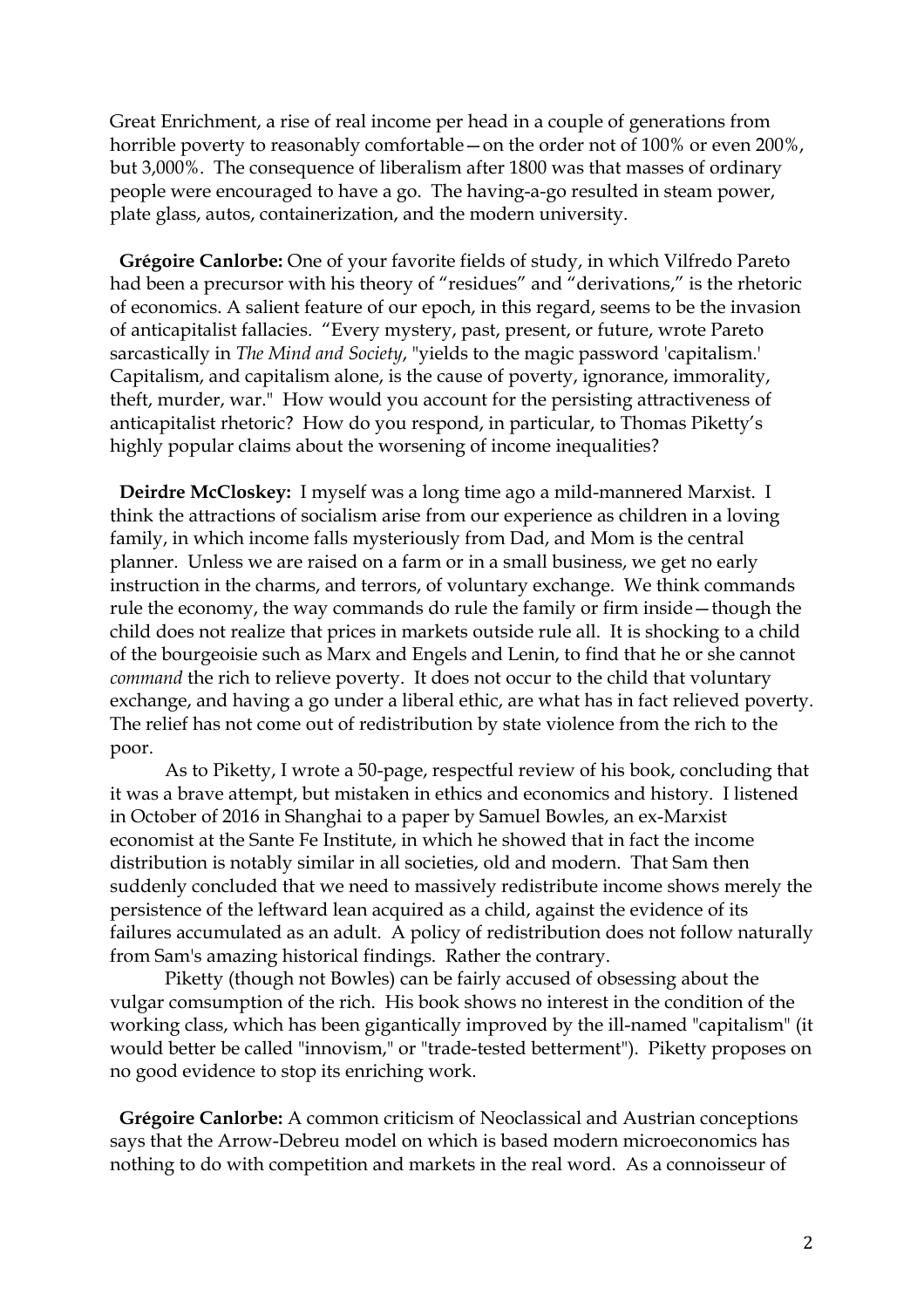"economic sins" and the proponent of an Aristotelian approach in economics, could you share your thoughts on this popular view?

 **Deirdre McCloskey:** The problem, as I wrote in a recent paper (available at deirdremccloskey.org), ["The Two Movements in Economic Thought, 1700](http://deirdremccloskey.org/docs/pdf/CataniaSpeech2016.pdf)–2016: [Empty Economic Boxes Revisited,"](http://deirdremccloskey.org/docs/pdf/CataniaSpeech2016.pdf) is an ill-chosen piece of rhetoric, the locution "*perfect* competition." "Perfect" competition came to be seen increasingly after 1848 by the left and then by the center and even by some on the right as a mythical beast, a unicorn. Economists discovered more and more reasons, they thought, to doubt that such a beast existed, even approximately.

The word "approximately" here is crucial. What a quantitative policy science like economics requires is adequate approximations, in which we know the actual degree of approximation. That's what other quantitative sciences do. For example, I would claim, and do so in the paper, that falling transport and transaction costs since 1848 have massively *improved* the approximation of competitive markets, and have falsified the hardy claim that monopoly ever increases. That's the sort of fruit one can expect from actually measuring "imperfections."

 **Grégoire Canlorbe:** A second criticism deals with the proposition that any free and voluntary exchange is, by nature, beneficial on all sides. It is not uncommon to retort that it neglects the power relations which underly most exchanges in society and which make them a zero-sum game. Workers are objectively expropriated by the capitalist class. Since they don't own the means of production, workers are compelled for their livelihood to accept this degrading treatment. There is nothing "free" nor equitable in such an arrangement.

 And it is a mistake to situate the origin of wealth in the principle of voluntary exchange as such. Instead, the productive advantages of exchange come from the fact that the division of labor is all the more extended and sophisticated as trade possibilities are increased and diversified. Upon reflection, do you recognize some pertinence of these different points of view?

 **Deirdre McCloskey:** No, I do not recognize their pertinence. Again, I treat the issues in some detail elsewhere, such as for example in chapter 60 of *Bourgeois Equality*. "Voluntary" does not mean "free from scarcity" or "free from the laws of physics." It means "free from violent coercion by other human beings." That is, it is the opposite of literal slavery. (The locution "wage slavery" is a contradiction in terms, and needs to be set aside.) Liberalism does not promise nirvana, but merely the reduction of human violence from slavery. The reduction or elimination of slaveries after 1800 led to the astonishing enrichment that a free people can devise.

 **Grégoire Canlorbe:** A third approach holds that mainstream economics is infected with a multiculturalism bias which stems from a wrong anthropology. The claim is that cultures are spontaneously able and inclined to "live side-by-side" and to "enjoy each other" even on the same territory. Since division of labor and commerce constitute the true foundation of society, human association has no other limit.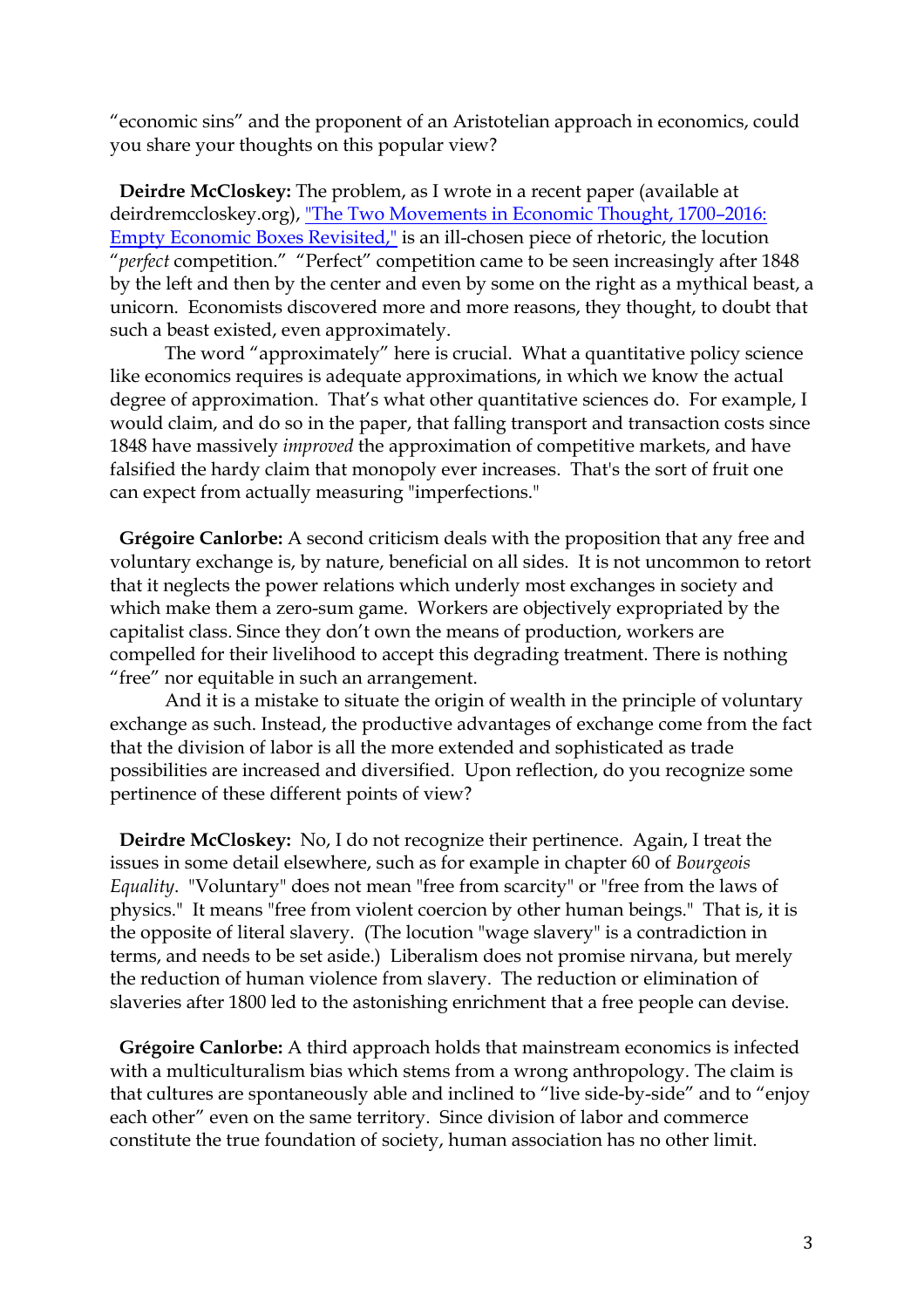As pleasant as it may be, such an anthropology is ultimately wrong. Before being an individual calculator of gains and losses, he's a devout creature who puts himself at the service of ideas. It was eloquently expressed by Arthur Koestler in 1968. "The aggressive, self-assertive tendencies in the emotional life of the individual are less dangerous to the species than his transcending or integrative tendencies," such as wars of idea-driven conquest or conviction. Our devotion to ideals is therefore dangerous.

 **Deirdre McCloskey:** You are a pessimist! I know that pessimism is cool. But it has been a bad guide to at least the economic effects of liberal ideas over the past two centuries. The clerisy had three big ideas since 1700: liberalism, nationalism, and socialism. The last two had, of course, appalling results. If someone thinks otherwise, she should consider their combination, national socialism. But despite the experiments in the twentieth century with the nationalism and socialism proposed by the clerisy in the nineteenth century, the liberal idea of the eighteenth century kept on working, to our great good.

 **Grégoire Canlorbe:** You have just finished your trilogy dedicated to revolutionizing the way we envision the bourgeoisie, morality, markets, "ethical capitalism", and the "Great Enrichment" over the past two centuries. Could you remind us why capitalism does not just emerge from the Protestant ethic as Max Weber contends?

**Deirdre McCloskey:** Weber's is a psychological claim. People feared for their salvation, he claimed, and therefore worked harder and saved more. Weber's argument has been proved mistaken over and over and over again since first articulated in 1905. It has been shown to be wrong in its theology, wrong in its economics, wrong in its history. The news has not gotten out to non-specialists, who continue to delight in Weber's attractive combination of a spiritual spark for a material flame.

The structure of my argument is similar to his---a spiritual spark (liberalism devised after 1700) lighting a material flame (massive human ingenuity after 1800). But my argument is *not* psychological. It does not suppose that there was a change in human nature or in the psychology of the bourgeoisie. It is sociological and political, showing that there was a change in what Marx called ideology. That is to say, the change that actually happened 1700–1900 is about the ethical value that people other than entrepnreurs put on the activity of entrepreneurs, the making of what Schumpeter called a "business-respecting civilization." Thus China after 1978. Thus India after 1991. Thus Holland after 1568, England after 1688, Scotland after 1707, and so forth.

**Grégoire Canlorbe:** By insisting on the ideological factors at the origin of our wealthy, "liberal," and bourgeois way of life (and disqualifying merely institutional and legal explanations), do you intend to castigate the Rothbardian and Randian approach of capitalism, which defines the system only in terms of property rights and justice?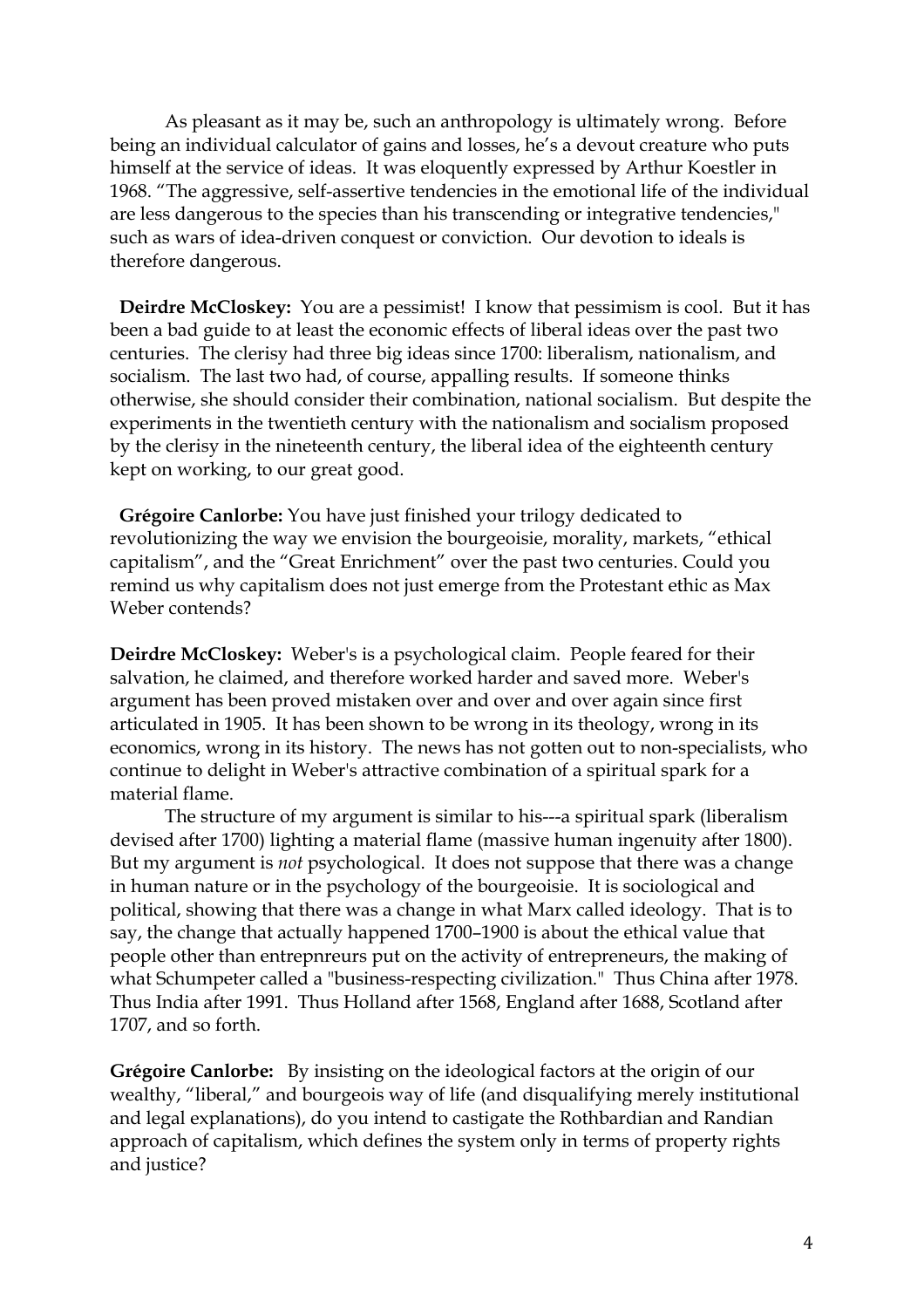**Deirdre McCloskey:** That's a good idea, which I hadn't thought of before. I embrace it. The formula, popular nowadays at the World Bank, "Add [legal] institutions and stir" is not a sufficient recipe, or even in many respects a very necessary one—China's legal system is notoriously authoritarian. What's necessary and usually sufficient is a change in ideology towards market-tested betterment. *That* is what caused China to suceed, and before China the Netherlands and England thre Scotland and the rest.

 **Grégoire Canlorbe:** One of your role models is the founder of economics, Adam Smith, whom you also hold up as the "last of the former virtue ethicists". According to you, an unheralded aspect of Smith's defence of free market economy is his insistence as an ethical philosopher that flourishing markets foster the practice of virtues. Smith has been sometimes perceived as a cynical defender of capitalism, praising its ability to generate wealth and at the same time depicting the "commercial society" as devoid of spirituality. You suggest on the contrary that his case for capitalism was profoundly ethical.

I myself am not so sure. For example, Smith declares that the laborer's specialization comes "at the expense of his intellectual, social, and martial virtues."

 **Deirdre McCloskey:** The remark is late in *The Wealth of Nations.* But we must read *The Theory of Moral Sentiments* as well. There he defends the ethical school that a social existence provides, such as a society of markets. The society he had in mind what not some Rousseauian fantasy of a perfect society, but Lowland Scotland circa 1759 or 1776 or 1790.

 **Grégoire Canlorbe:** Our bourgeois era exhibits a generalized spirit of rebellion towards any idea of authority, tradition, and excellence. Since the French Revolution, which destroyed much on its way, rebelliousness has been established as a value *per se*.

 **Deirdre McCloskey**: "Innovation" was until the nineteenth century a bad word, and continued in some places to be so---in, say, China until 1911. The cost of an economy in which ordinary people can have a go, and regard themselves as equal to others in dignity, is the rebelliousness of which you speak. One piece of evidence that liberalism was new and important, in other words, was the beginning of the endless parade of cultural novelties, one *avant garde* after another—impressionism, post-impressionism, cubism, surealism, abstract impressionism, the new realism, performance art. My conservative friends lament it. But I accept it as a feature sometimes, lamentably, a cost—of the liberal plan of equality, liberty, and justice.

 **Grégoire Canlorbe:** In his 2010 *The Genius of the Beast: A Radical Re-vision of Capitalism*, sociologist, rock-music executive, and philosopher Howard Bloom elaborates a similar apology of capitalism and entrepreneurial spirit as yours. His thesis is that the Western system multiplies the creative powers of the cosmos on behalf of the dignity of the poor and the oppressed, on behalf of the challenge to